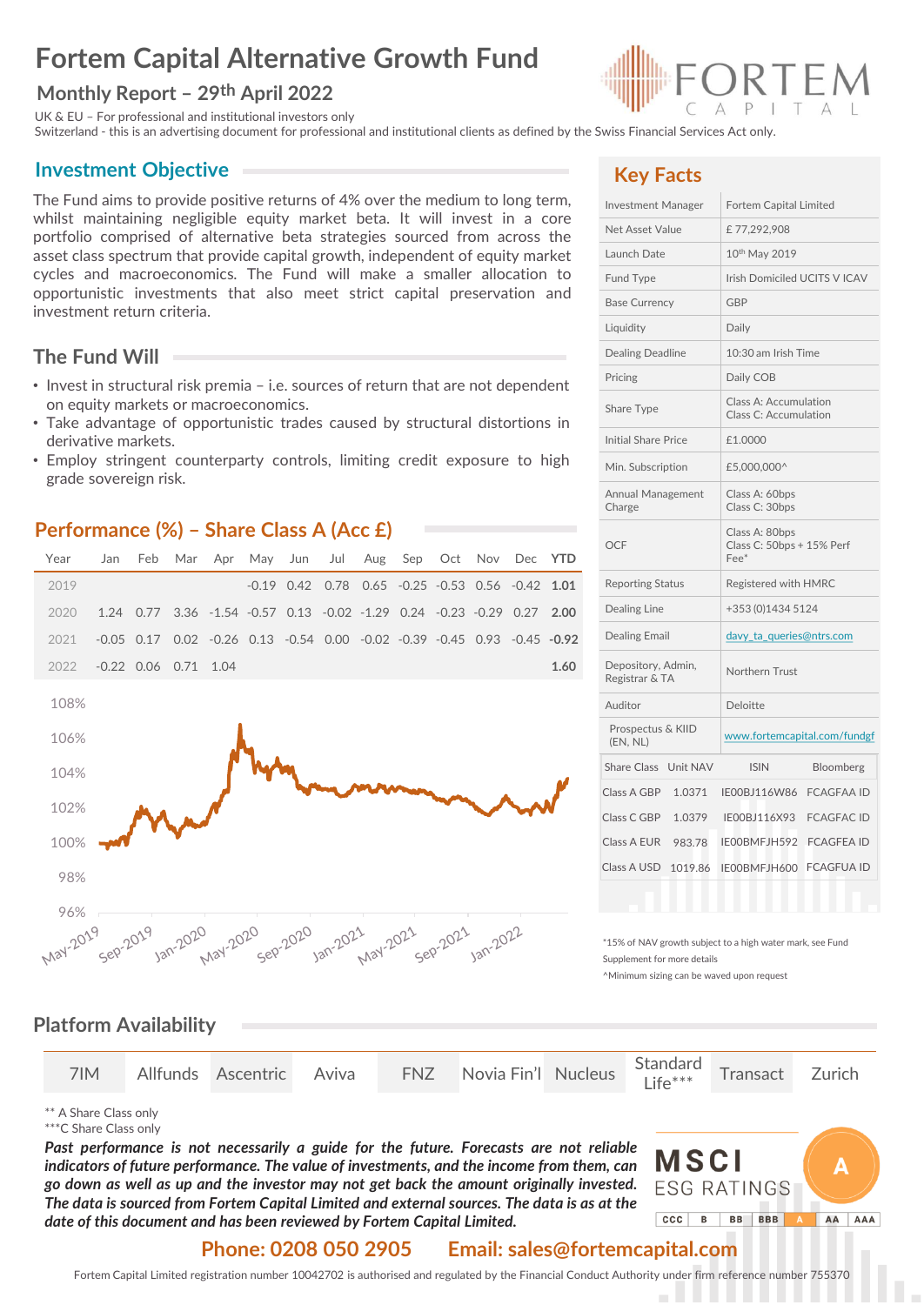# **Fortem Capital Alternative Growth Fund**

## **Monthly Report – 29th April 2022**

#### **Portfolio Breakdown**

#### **Alternative Beta Allocation – Risk weights per Risk Premia Credit Exposure**



- Commodity Curve 23.4%
- US Equity Vol Arb 22.5%
- Rates Volatility 16.7%
- Credit Volatility 12.7%
- **Commodity Value 8.2%**
- $\blacksquare$  FX Value 6.3%
- **European Equity Vol Arb 3.9%**
- Cross Asset Hedge 3.7%
- Commodity Congestion 2.5%





## **Summary of Individual Strategy Risk and Attribution**

| Strategy                           |       | <b>Weighting (Risk Based)</b> | <b>Contribution to Return</b> |  |
|------------------------------------|-------|-------------------------------|-------------------------------|--|
| European Equity Vol Arb Strategy 2 | 0.70% |                               | 0.00%                         |  |
| Rates Volatility Strategy 1        | 0.53% |                               | 0.71%                         |  |
| <b>Rates Volatility Strategy 3</b> | 0.51% |                               | 0.12%                         |  |
| Commodity Value Strategy 1         | 0.35% | <b>State State</b>            | 0.00%                         |  |
| US Equity Vol Arb Strategy 1       | 0.34% | <b>State State</b>            | $-0.14%$                      |  |
| <b>FX Value Strategy 1</b>         | 0.32% |                               | 0.02%                         |  |
| <b>Rates Volatility Strategy 2</b> | 0.30% | <b>State State</b>            | 0.00%                         |  |
| Commodity Curve Strategy 3         | 0.29% | and the state of              | $-0.03%$                      |  |
| Commodity Curve Strategy 2         | 0.25% | <b>The Common</b>             | $-0.02%$                      |  |
| Commodity Congestion Strategy 1    | 0.25% | <b>STATISTICS</b>             | 0.13%                         |  |
| Commodity Curve Strategy 4         | 0.24% |                               | $-0.02%$                      |  |
| Commodity Curve Strategy 1         | 0.23% |                               | 0.05%                         |  |
| <b>FX Value Strategy 2</b>         | 0.22% |                               | 0.01%                         |  |
| Credit Volatility Strategy 2       | 0.15% |                               | 0.12%                         |  |
| Credit Volatility Strategy 1       | 0.10% | <b>Contract</b>               | 0.14%                         |  |
| Cross Asset Hedge Strategy 2       | 0.06% | ш                             | $-0.02%$                      |  |
| European Equity Vol Arb Strategy 1 | 0.02% |                               | 0.06%                         |  |



- **Portfolio Risk** is the expected standard deviation of the portfolio NAV, expressed on an annualised basis. It is calculated using a 10 year correlation matrix
- **Portfolio Stand Alone risk** is the expected standard deviation of the portfolio if there were no diversification benefits between strategies. This occurs if all correlations are at 1.
- **Daily VaR (99%)** is an alternative measure of risk that looks at maximum expected loss. At 99% confidence, one can expect that there will be at least 1 day in a 100 where the daily loss on the Fund can be expected to be greater than the calculated VaR
- **Gross portfolio exposure** measures that total notional value of all the swap positions as a percentage of the portfolio NAV

Past performance is not necessarily a guide for the future. Forecasts are not reliable indicators of future performance. The value of investments, and the income from them, can go down as well as up and the investor may not get back the amount originally invested. The data is sourced from Fortem Capital Limited and external sources. The data is as at the date of this document and *has been reviewed by Fortem Capital Limited.*

#### **Phone: 0208 050 2905 Email: sales@fortemcapital.com**

Fortem Capital Limited registration number 10042702 is authorised and regulated by the Financial Conduct Authority under firm reference number 755370